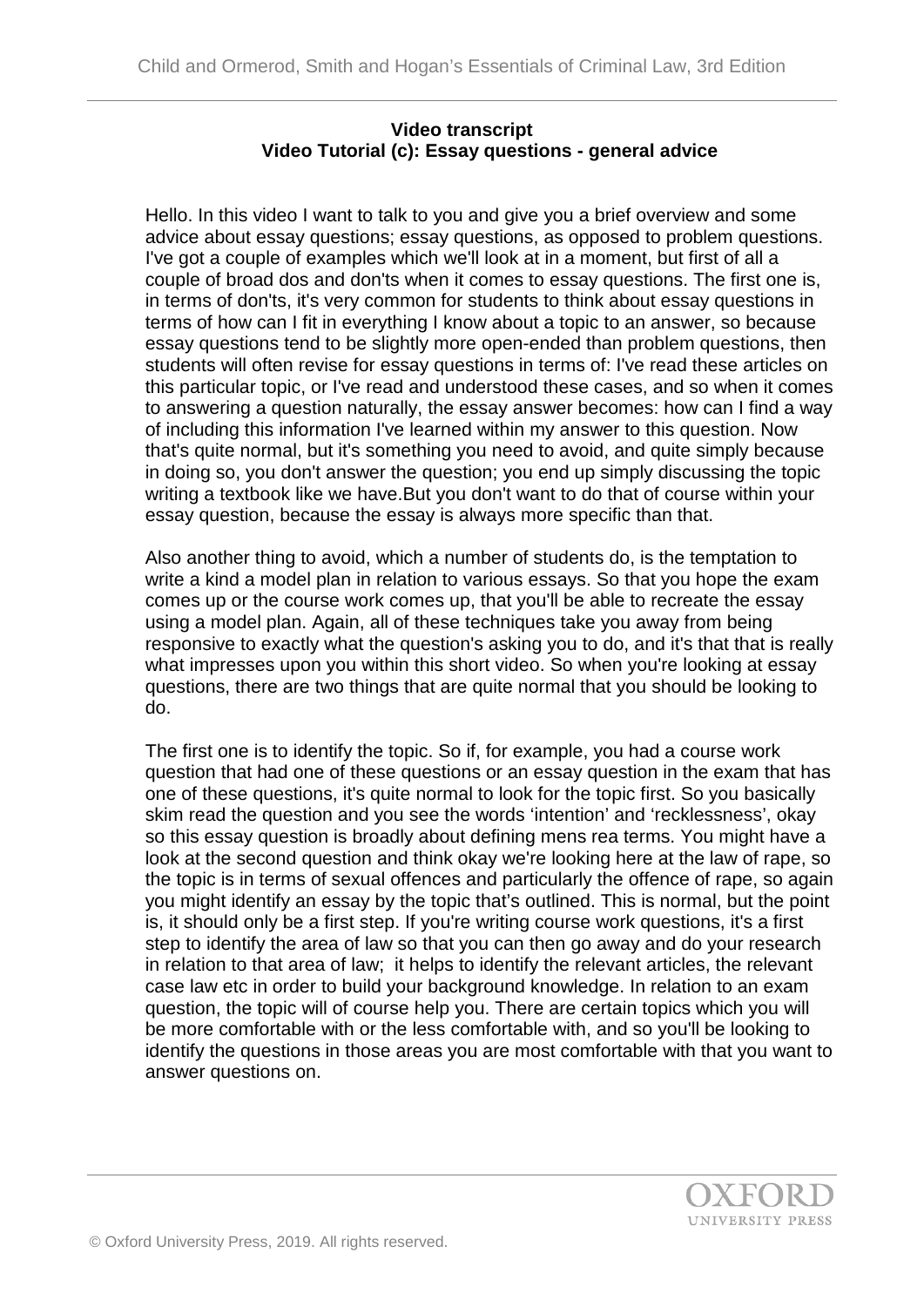Now the thing to remember then is identifying the topic is fine but it's only the first step. The second step and most important one is then to identify the debate and it's the debate within an essay question which is your focus and provides your structure for actually answering that essay question. So let's look at that relation to these two, so the first question is

*"The only truly effective and just way to distinguish intention from recklessness is to define intention so as to mean 'aim, purpose or desire. and nothing more', discuss."*

Now this structure of essay question is quite common. Basically we have a relatively controversial quote and then we have 'discuss' at the end. Now what that means is not to tell me everything you know about intention and recklessness but rather to engage with that question itself. Imagine yourself sometimes not so much as a law student but as a "normal" person. Someone asks you in the street, "why is there a difference between intention and recklessness; why do you have these two different terms? Why is it that intention isn't defined in the way that we would in a normal sense understand it 'a simply aimed purpose with desire'? That's the debate you need to engage with. That's the controversial part of that statement that your essay needs to deal with, and there are many ways in which you can do that. For example then think okay is it true to say that intention isn't defined simply in terms of aim purpose or desire, well yes it is, direct intention is defined in these terms but the oblique intention as defined within the case of Woollin, is defined as something as - a virtual certainty, which is foreseen by the defendant as a virtual certainty, and then the court may choose or jury may choose to find an intention. So essentially, that's our debate - why do we need an oblique intention? Wouldn't it be simpler simply to separate intention defined as direct intention from recklessness covering everything else.

So we have that debate. Now we need to understand the terms of that debate and again for that we look back to the question. The question said the 'only truly *effective* and *just* way to distinguish intention from recklessness' is in this way. So those are our keywords that we can then define our debate around and actually there are multiple ways we can structure this kind of essay. One quite reasonable way is to look at these two things separately; so in terms of what affective, what's user-friendly, what's clear, actually distinguishing in the way that this quote says would be good. Oblique intention is very difficult to apply in practice. There are similarities between oblique intention and recklessness so in terms of effectiveness of the law, in terms of clarity of the law, then this neat separation between recklessness and direct intention is very desirable. There is a lot to be said for it. However, in terms of things being just that's much more debateable because ves there have been academics - and this is what some of your journal reading can come in - there have been a number of academics that have argued that just direct intention should be required. We see that sometimes in relation to inchoate offences and attempts liability in particular. We also see that sometimes in debates about the mens rea of murder that actually if you want the most serious crime it should be a direct intention only not including an oblique intention. But equally on the other side there are those who argue that an oblique intention is just as culpable as direct intention.